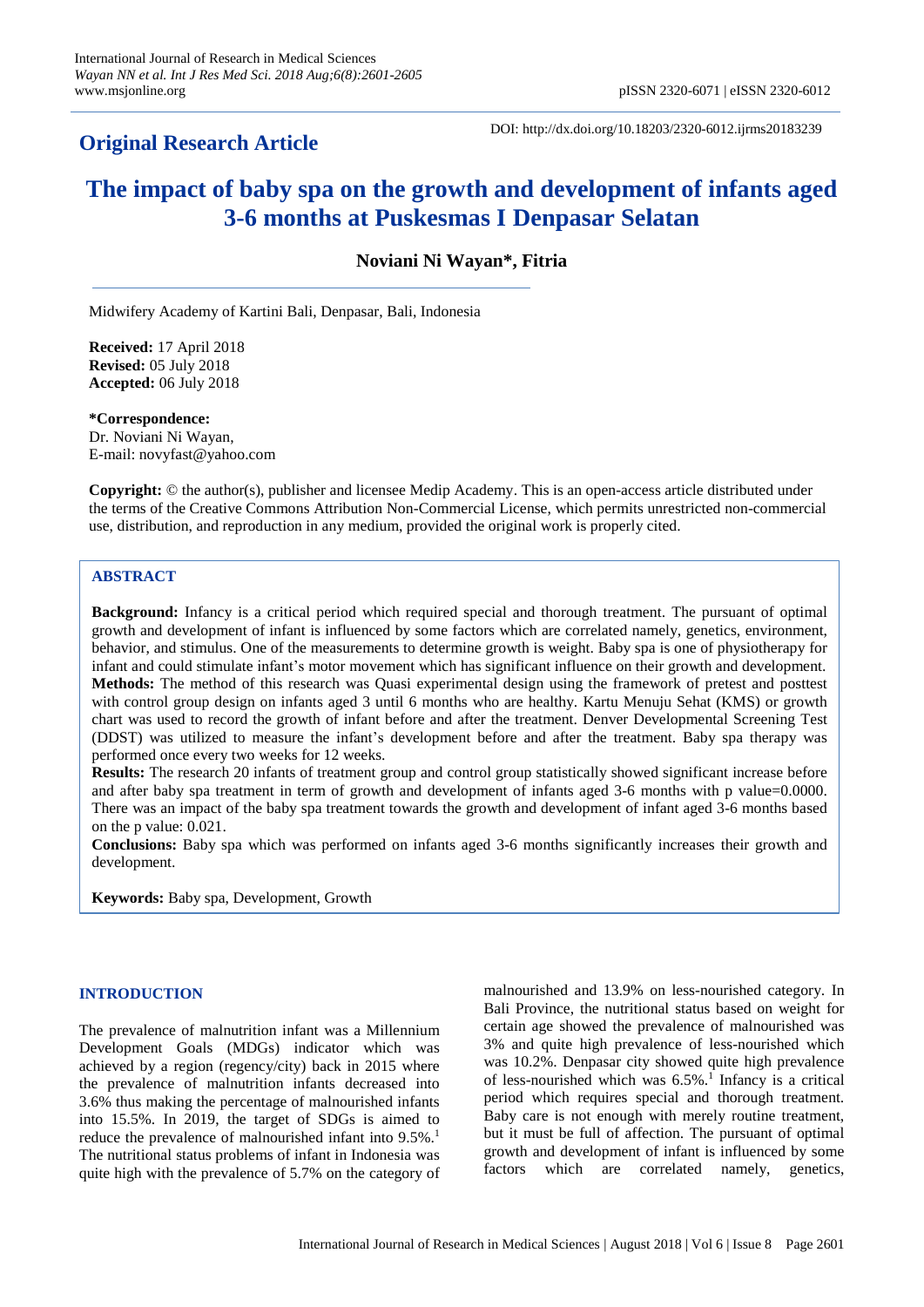environment, behavior, and stimulus One of the measurements to determine growth is weight.<sup>2</sup>

Weight is one of the most important anthropometric measures because it is used to examine children health in all age groups. Besides that, weight is also a simple indicator utilized in the field or Puskesmas (Public Health Center) to determine the nutritional status of children. Weight increase is influenced by food or nutrition, genetic factor, environment, health level, nutritional status and physical training. With regard to the explanation above, non-pharmacological treatment to increase infant's nutrition intake and appetite is highly needed to prevent malnutrition on infant. One of the treatments which could be introduced and safe for infants is baby spa.

Baby spa is physiotherapy for infant which could stimulate infant's motor movement. By playing with water, infant's muscles will be well-developed, joints could grow optimally, body growth will increase, and body will become supple. By swimming in water, all parts of the infant's body will be trained because all body parts are moving starting with leg, hand until head even though it is not complete. Besides that, the infant's skill to control their muscle will improve because when swimming in water, the gravitation effect is low thus making it possible for infant to move more and allow all muscles to work, optimally.<sup>3</sup>

Baby spa is a spa treatment on infant which could be performed in two different ways namely, having a bath or swimming and baby massage. Movement in the water will stimulate infant's motoric movement. Movement in the water will make all parts of infant's body trained, besides that, it will also increase infant's ability to control their muscles. Massage has a function to make infant to be more responsive, better greeting with eye contact, smiling even more, speaking more frequently, more responding, faster in learning environment and more perceptive on environment. Furthermore, explains that on the age of 4-6 months is the best time for infants to know about swimming pool. This is because of their aquatic reflect which has not been vanished yet (the ability to take a breath before touching water), infants also have the sense to float and submerge that prevent them from swallowing water while within the water. 4

Baby spa has the similar definition with adult spa but it specifically targets on infants and utilizes simpler process. Baby spa is a series of child's growth and development stimulation which combines baby massage baby gym, baby hydro, also skin care using chocolate for children. 5

In general, baby spa begins with massage and followed by swimming. According to the American massage therapy association, baby massage could be performed by touching, moving, and giving pressure on body. The benefits for infant are an increasing appetite which increasing their weight as well, and also an improvement in term of weight, height and head circumference if we compare them with the infants who are in the same age on whom baby spa therapy is not performed. 6

Baby massage is commonly called stimulus touch. Baby massage could be defined as a comfortable conversation between mother and baby. <sup>2</sup> Baby massage is also called touch therapy which refers to a technique that combines the physical benefits of human touch with emotional benefits such as mind bonding. Baby massage is one of the alternative ways to achieve the simplest health degree that could be performed at home, besides, it could incite mind bonding between child and parents. 7

Baby gym is a movement game for infants aimed to stimulate their growth and development as well as their motoric skill which is good for maintaining their body's fitness. This type of gym is given to the infants aged more than three months or when they could lift their head firmly, this activity is highly needed by infants because infants who are more than three months old start using their hands and legs to support their body when they begin crawling. 7

Baby gym is a practice to help the stimulation of an optimal nerve system and motoric growth and development for infants. Through baby gym, the propinquity of mother and child will be even stronger. Baby gym might be also used to notice abnormal growth of infants earlier, thus we could take appropriate precaution so that they could grow normally. Moreover, gym provide opportunity for children to learn about themselves on their own during normal development or properly based on their age. Besides, baby gym is essential to strengthen muscles and ankles of infants as the preparation for them to sit, stand up and walk. Here, baby gym is only performed based on the pattern of infant's development or age. Based on research the baby gym can train the joints muscles to accelerate blood circulation, so that babies feel comfortable and relax that can stimulate growth hormone and baby's weight can be increased. 8

Baby swim is a baby care which is performed by swimming in warm water-swimming pool with the temperature of 38 until 40 degree Celsius or depends on the temperature of baby's body using life vest/ The function of baby swim is to train the body function of infants by soaking them in water, to stimulate their activities by moving their hand and legs for approximately 15 minutes, to safely work out their muscles, and to train their motoric system. Baby swim could be also performed on infant aged two months until one year old. The primary objective of baby swim is to stimulate infant's activities, while its functions is to increase IQ, to boost health and to stimulate motoric movement, it sharpens independence, courage and confidence, diminishing the fear of water, improving social skill and could serve as entertainment.<sup>9</sup>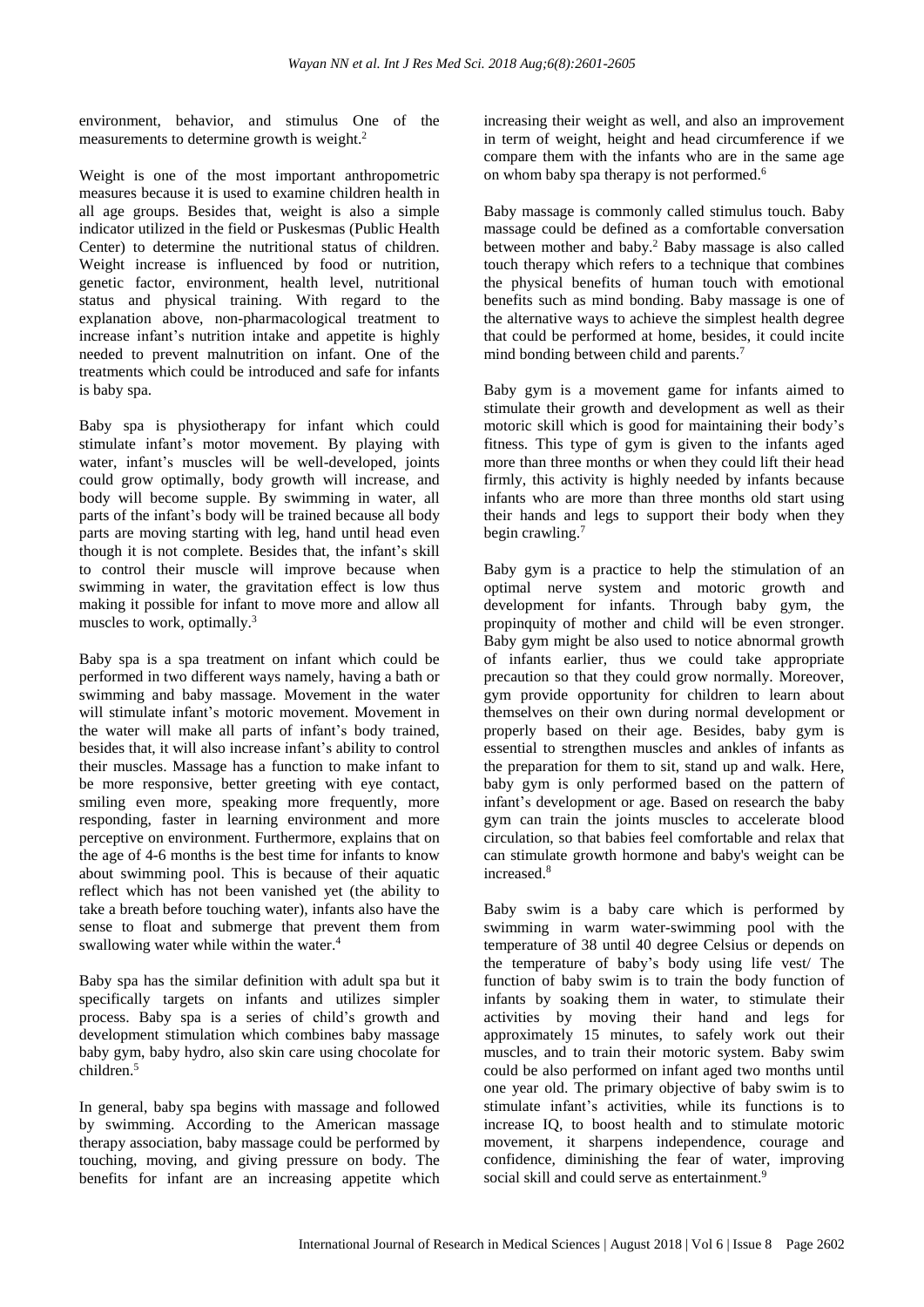Some related researches on the increasing weight or nutritional status of infants is the impact of baby massage on infant with low birth weight and premature baby. Infant with low birth weight ranging from 1,500-2,499 gram who are given baby massage therapy three times a day for 10 days. More research about the treatment of baby massage on infants and control group without baby massage. From those researches, the groups which acquired better increase of weight were the ones on whom massage had been performed because the massage which was done regularly on infant including massage movement on leg, stomach, breast, hand, back and stretching would cause potential nerve action which stimulates vagus nerve and later would stimulate increased intestinal peristaltic to intensify gastric emptying and digestive enzymes production so that nutrition absorption in body would be maximized. Massage on infant could accelerate blood circulation and increase cell metabolism. These researches were performed using one type of therapy. Therefore, this research would be developed by combining other types of therapy treatment which are baby gymnastic, baby swim and baby massage or sometimes referred to as baby massage.<sup>9</sup>

Preliminary study on 12 premature babies who received aquatic physical therapy for 10 minutes showed that the babies experienced better quality of sleep as it tends to be more relaxed and could tolerate more pain. <sup>4</sup> Other preliminary study on infant aged 7-9 month in Brazil in 2013 on 12 subjects by dividing them into two, 6 for control and 6 with intervention, showed that the development of motor skill of infants who were trained to swim for 40 minutes in a week for four months was better than those who were not stimulated.<sup>10</sup>

#### **METHODS**

The research design used was quasi experimental in the framework of pretest and posttest with control grup design*.* This research was performed in the working region of Puskesmas I Denpasar Selatan (Public Health Center I of South Denpasar) from December 2017 until March 2018. The sample for this research was infant aged 3-6 months who were healthy.

The sampling technique which was applied here was consecutive sampling. The data was collected before and after the treatment of baby spa once every two weeks for 12 weeks. Kartu Menuju Sehat (KMS) or Health Chart was used to record the infants' development before and after the treatment. Denver Developmental Screening Test (DDST) was performed to measure the development of infant. The data was analyzed by descriptive and bivariate with paired t-test.

#### **RESULTS**

During the research from December 2017 until March 2018, there was sample characteristic which were gender, parents' education, parents' occupation, the income of parents and caretaker (s) as followed.

#### **Table 1. Frequency distribution of respondent' characteristic in control group.**

| <b>Characteristic</b>      | <b>Frequency</b><br>(F) | <b>Percentage</b><br>$(\%)$ |
|----------------------------|-------------------------|-----------------------------|
| Gender                     |                         |                             |
| Male                       | 8                       | 80                          |
| Female                     | $\overline{2}$          | 20                          |
| Parents' education         |                         |                             |
| Elementary                 | 1                       | 10                          |
| Secondary                  | 5                       | 50                          |
| High                       | $\overline{4}$          | 40                          |
| <b>Parents' occupation</b> |                         |                             |
| Unemployed                 | 1                       | 10                          |
| Employed                   | 9                       | 90                          |
| <b>Parents' Income</b>     |                         |                             |
| $<$ IDR 1,800,000          | 10                      | 100                         |
| $>$ IDR 1,800,000          | $\theta$                | $\theta$                    |
| <b>Caretaker</b>           |                         |                             |
| Only Mother or Father      | 4                       | 40                          |
| Mother and parents-in-law  | 3                       | 30                          |
| Previous Children          | $\theta$                | $\theta$                    |
| <b>Babysitter</b>          | 3                       | 30                          |

Table 1 shows that the majority or 8 people (80%) was male including, most of the parents or 5 people (50%) had secondary education level (high school/vocational school), almost all of the respondent's parents or 9 people (90%) were employed, all respondents' parents have income more than IDR 1,800,000.00 and that most of the caretaker on control group or 4 people (40%) were mother or father only.

#### **Table 2: Frequency distribution of respondent' characteristic in treatment group.**

| <b>Characteristic</b>     | Frequency (F) | $\frac{0}{0}$ |
|---------------------------|---------------|---------------|
| <b>Gender</b>             |               |               |
| Male                      | 3             | 30            |
| Female                    | 7             | 70            |
| <b>Parents' education</b> |               |               |
| Elementary                | $\theta$      | $\Omega$      |
| Secondary                 | 6             | 60            |
| High                      | 4             | 40            |
| Parents' occupation       |               |               |
| Unemployed                | 3             | 30            |
| Employed                  | 7             | 70            |
| <b>Parents' income</b>    |               |               |
| $<$ IDR 1,800,000         | 1             | 100           |
| $>$ IDR 1,800,000         | 9             | 90            |
| <b>Caretaker</b>          |               |               |
| Only Mother or Father     | 5             | 50            |
| Mother and parents-in-law | 5             | 50            |
| Previous children         | $\Omega$      | $\Omega$      |
| <b>Babysitter</b>         | 0             | 0             |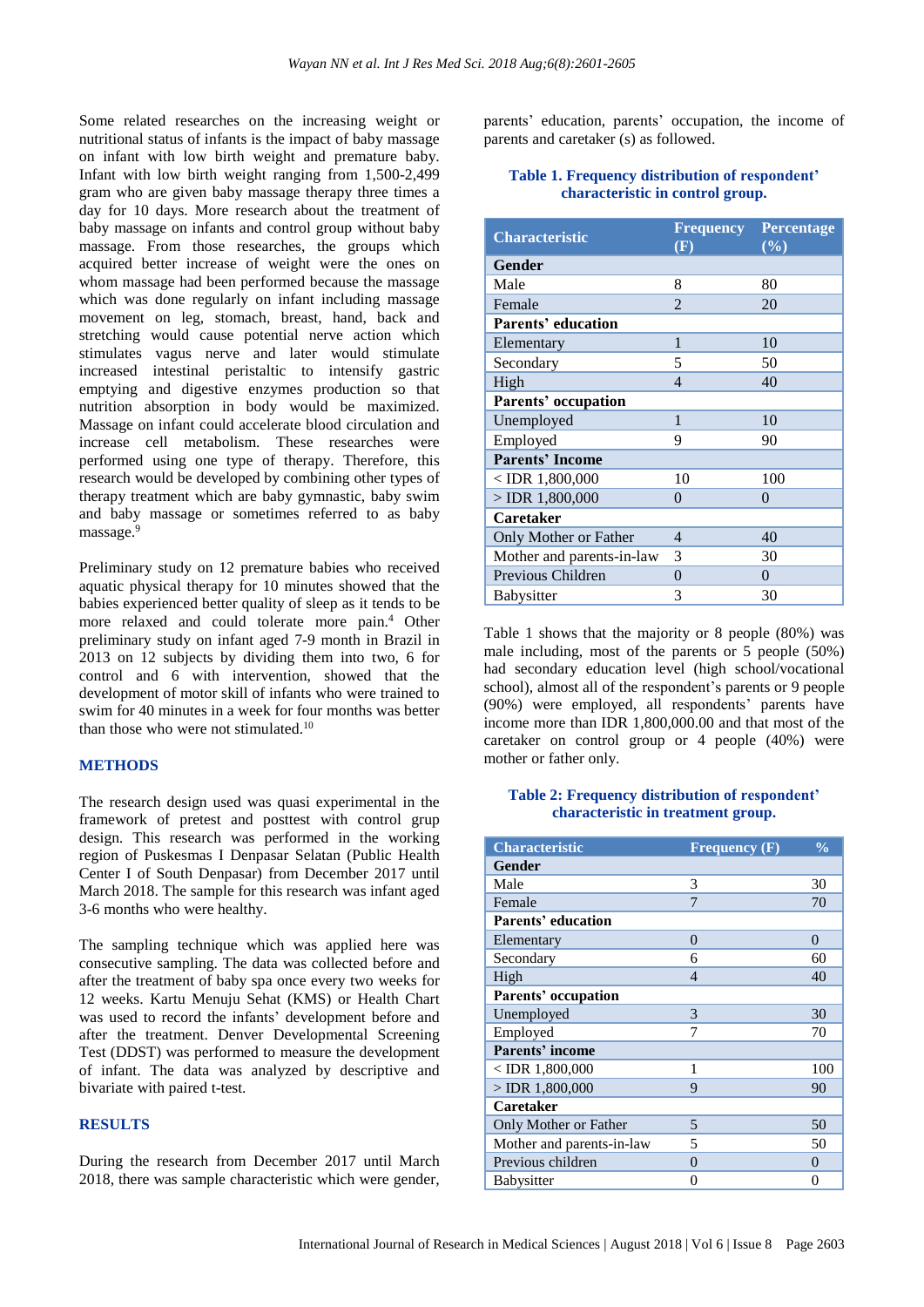Table 2 shows that the majority or 7 people (70%) were female, the majority of respondent's parents or 6 people (60%) had secondary education level (High School/Vocational School), most of respondent's parents or 7 people (70%) were employed and almost all respondent's parents or 9 people (90%) had income >IDR 1,800,000 and half of the caretaker or 5 people (50%) were only father or mother while the rest (50%) were mother and parents-in-law.

# **Table 3: Test of normality.**

|                | Kolmogorov-Smirnov <sup>a</sup> |    |          |
|----------------|---------------------------------|----|----------|
|                | <b>Statistic</b>                | df | Sig.     |
| Pre treatment  | 0.168                           | 10 | $0.200*$ |
| Post_treatment | 0.310                           | 10 | 0.071    |
| Pre control    | 0.202                           | 10 | $0.200*$ |
| Post control   | 0.093                           | 10 | 0.200*   |

Table 3 shows that both data from treatment group and control group were distributed normally looking at the value of  $p > 0.05$ .

# **Table 4: Frequency distribution of growth (weight) and development (rough motoric, fine motoric, language, and social personal) of infant aged 3-6 months in the control group before and after treatment.**

|                         | <b>Control</b> |      |         |
|-------------------------|----------------|------|---------|
| <b>Component</b>        | Group          |      | p Value |
|                         | Pre            | Post |         |
| Growth                  |                |      |         |
| Average $(x)$           | 5.60           | 6.88 | 0.000   |
| Deviation Standard (DS) | 0.59           | 0.66 |         |
| <b>Development</b>      |                |      |         |
| Average $(x)$           | 2.20           | 2.50 | 0.279   |
| Deviation Standard (DS) | 0.42           | 0.53 |         |

Table 4 shows that there was an increased average value of the growth and development in control group before and after treatment. The statistic also shows significant increase in the growth of infant aged 3-6 months before and after without baby spa treatment with the value of p=0.0000 meanwhile, there was no significant increase in term of development before and after treatment with the value of  $p=0.279$ .

Table 5 shows the increased value of average growth and development in treatment group. The statistic also shows significant increase in the growth and development of infant aged 3-6 months before and after baby spa treatment with the value of  $p = 0.0000$ .

The result of bivariate analysis using paired t-test are on Table 6. The analysis result using paired t-test statistically showed different value between control group and treatment group looking at p value=0.021. It could be concluded that baby spa had significant impact on the growth and development of infant aged 3-6 months in the working region of Puskesmas I Denpasar in 2017.

## **Table 5: Frequency distribution of growth (weight) and development (rough motoric, fine motoric, language, and social personal) of infant aged 3-6 months in the treatment group before and after treatment.**

|                         | <b>Treatment</b> |      |                   |
|-------------------------|------------------|------|-------------------|
| <b>Component</b>        | Group            |      | р<br><b>Value</b> |
|                         | Pre              | Post |                   |
| Growth                  |                  |      |                   |
| Average $(x)$           | 5.95             | 7.99 | 0.000             |
| Deviation Standard (DS) | 0.88             | 1.38 |                   |
| <b>Development</b>      |                  |      |                   |
| Average $(x)$           | 2.10             | 2.90 | 0.000             |
| Deviation Standard (DS) | 0.32             | 0.32 |                   |

### **Table 6: The impact of baby spa on the growth and development of infant aged 3-6 months in the working region of Puskesmas I Denpasar Selatan.**

| <b>Component</b>   | <b>Treatment</b><br><b>Control</b> | P < 0.05 |       |
|--------------------|------------------------------------|----------|-------|
| Growth             |                                    |          |       |
| Mean               | 1.28                               | 2.04     | 0.021 |
| DS                 | 0.65                               | 0.69     |       |
| <b>Development</b> |                                    |          |       |
| Mean               | 0.20                               | 0.80     | 0.022 |
| DS                 | 0.63                               | 0.42     |       |

# **DISCUSSION**

The result of this research showed different value of the growth and development between control group and treatment group looking from p value  $=0.021$ . It could be concluded that baby spa had significant impact on the growth and development of infant aged 3-6 months in the working region of Puskesmas I Denpasar in 2017.

Baby spa is physiotherapy for infant which could stimulate infant's motor movement. By playing with water, infant's muscles will be well-developed, joints could grow optimally, body growth will increase, and body will become supple. By swimming in water, all parts of the infant's body will be trained because all body parts are moving starting with leg, hand until head even though it is not complete. Besides that, the infant's skill to control their muscle will improve because when swimming in water, the gravitation effect is low thus making it possible for infant to move more and allow all muscles to work optimally. 3

In general, baby spa begins with massage and later followed by swim. According to The American Massage Therapy Association, baby massage could be performed by touching, moving and giving pressure on body. The benefit for infants is it boosts their appetite thus